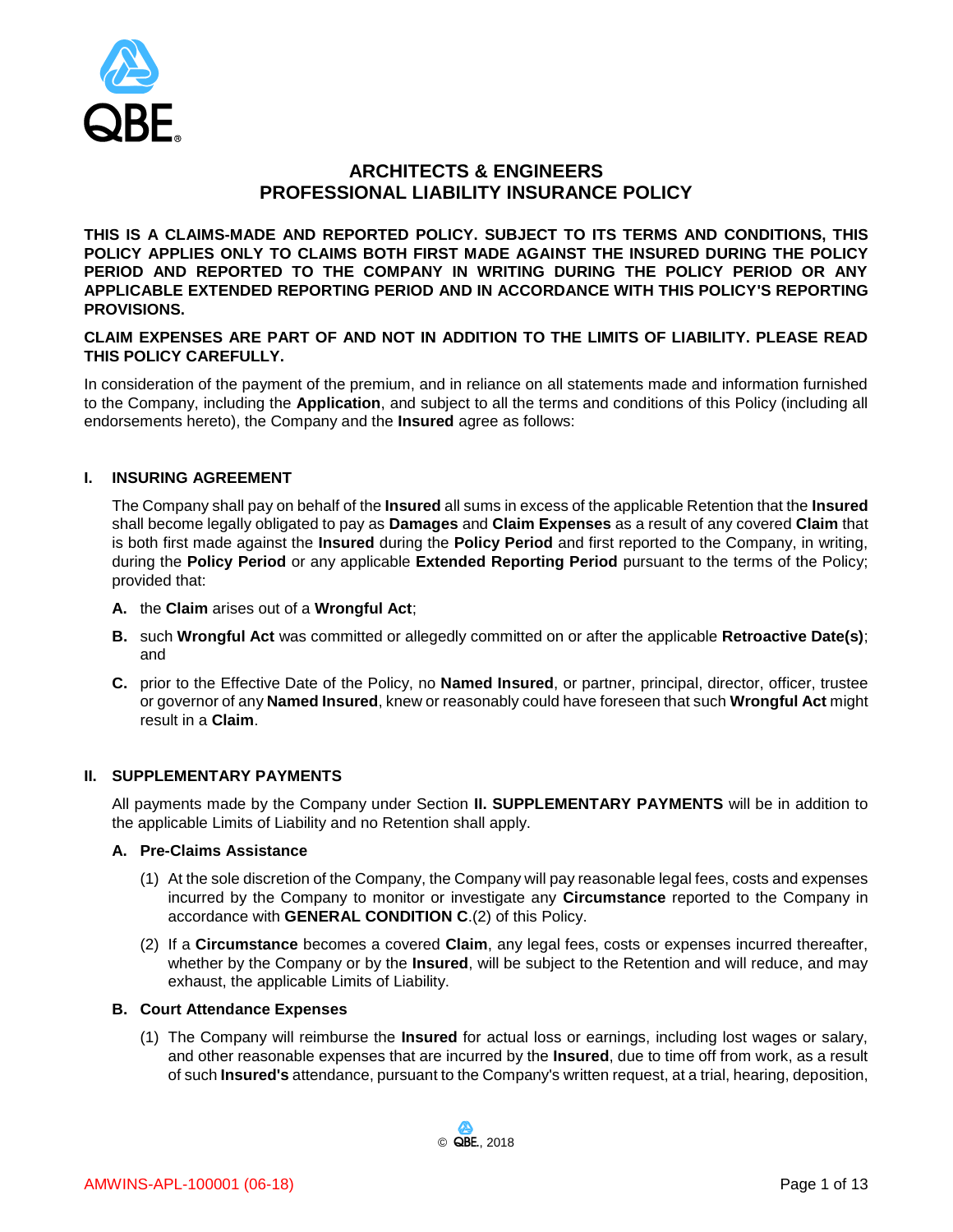mediation, non-binding arbitration or alternative dispute resolution proceeding held in connection with a covered **Claim**; and

(2) the Company's maximum liability for all such expenses and loss of earnings shall not exceed: (1) one thousand and two hundred dollars (\$1,200) per **Insured** per day; and (2) six thousand dollars (\$6,000) for all such expenses and actual loss of earnings incurred in connection with all **Claims** first commenced against the **Insured** during the **Policy Period**.

#### **C. Disciplinary Proceeding Expenses**

- (1) The Company will reimburse the **Insured** for reasonable and necessary legal fees, costs and expenses incurred by the **Insured** during the **Policy Period** and reported to the Company in accordance with **GENERAL CONDITION C**.(3) of this Policy; and
- (2) the Company's maximum liability for all such legal fees, costs and expenses shall not exceed ten thousand dollars (\$10,000) for any such investigation, hearing or action, and twenty-five thousand dollars (\$25,000) for all such investigations, hearings or actions first commenced against the **Insured** during the **Policy Period**.

## **D. ADA, FHA and OSHA Expenses**

- (1) The Company will reimburse the **Insured** for reasonable legal fees, costs and expenses incurred by the **Insured**, with the Company's prior written consent, in connection with an administrative or regulatory proceeding brought directly against such **Insured** by a government agency under the Americans with Disabilities Act (ADA), the Federal Fair Housing Act (FHA), the Occupational Safety and Health Act (OSHA), or any similar federal, state or local statutory law or common law, as a result of such **Insured's** rendering of, or failure to render, **Professional Services**; and
- (2) the Company's maximum liability for all such legal fees, costs and expenses shall not exceed ten thousand dollars (\$10,000) for any such proceeding, and twenty-five thousand dollars (\$25,000) for all such proceedings first commenced against the **Insured** during the **Policy Period**.

#### **E. Crisis Management Event Expenses**

- (1) The Company will reimburse the **Insured** for **Crisis Management Event Expenses** incurred by the **Insured** with the Company's prior written consent, in connection with a **Crisis Management Event**; and
- (2) the Company's maximum liability for all such legal fees, costs and expenses shall not exceed ten thousand dollars (\$10,000) for any such **Crisis Management Event** and thirty thousand dollars (\$30,000) for all **Crisis Management Events** first commenced against the **Insured** during the **Policy Period**.

#### **III. DEFINITIONS**

- **A.** "**Application**" means the Company's own or a competing carrier's underwriting application attached to and forming part of this policy, including all supporting materials submitted with such application, which the Company relied upon to evaluate the insurability of the **Insured**.
- **B.** "**Bodily Injury**" means physical injury, sickness or disease sustained by a person, including death resulting from any of these at any time; mental anguish; mental injury; or emotional distress.
- **C.** "**Circumstance**" means any **Wrongful Act** that the **Insured** reasonably believes may subsequently give rise to a **Claim**.
- **D.** "**Claim**" means a written demand for money or services made against the **Insured**. **Claim** does not mean any investigation, disciplinary hearing, administrative action or administrative or regulatory proceeding described in **SUPPLEMENTARY PAYMENTS C**. or **D**. of this Policy.
- **E.** "**Claim Expenses**" means reasonable and necessary legal fees, costs and expenses incurred in the investigation, adjustment, defense or appeal of a **Claim**. **Claim Expenses** includes the cost of any bond or

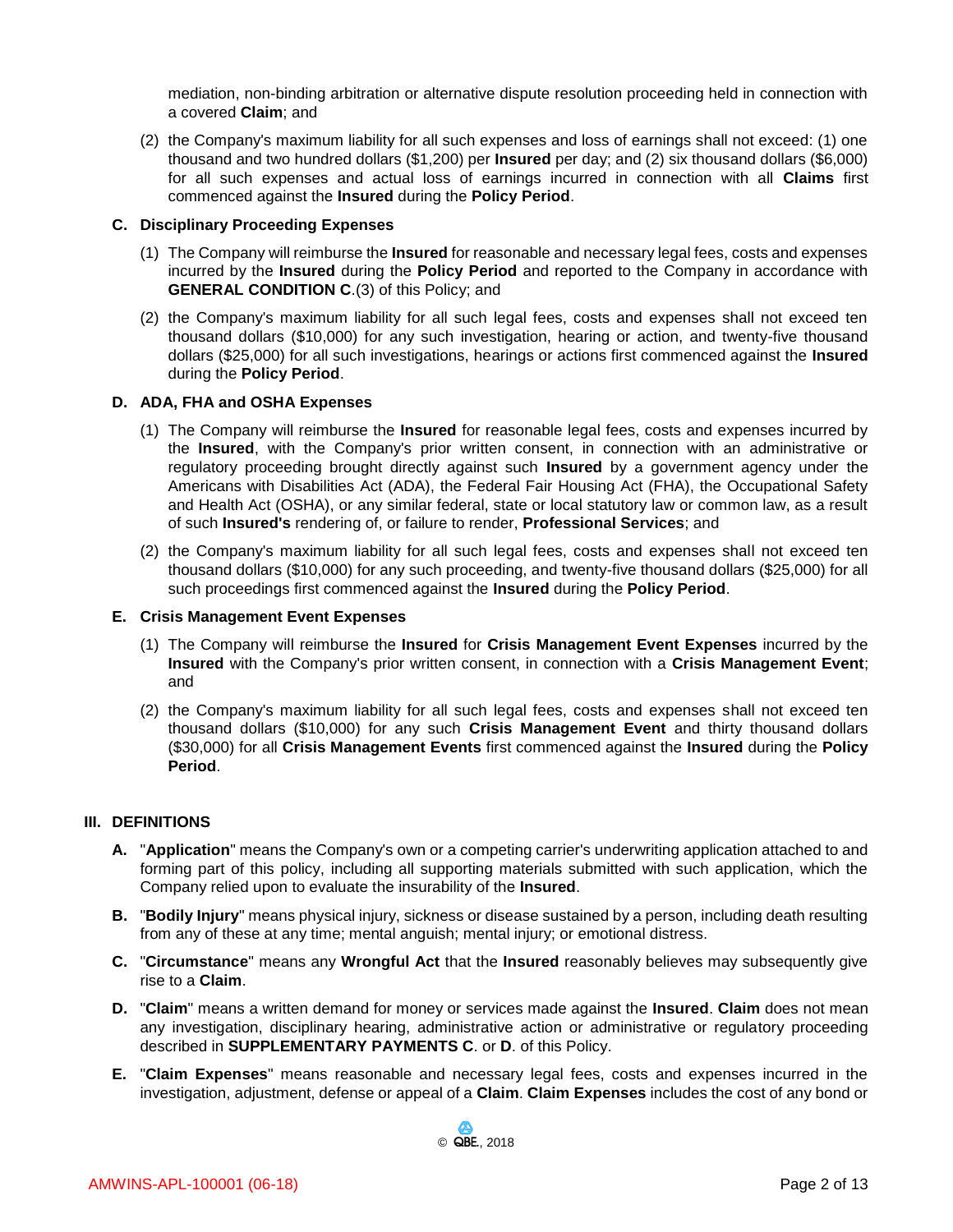appeal bond required in any defended suit; provided that the Company shall not be obligated to apply for or furnish any such bond. **Claim Expenses** do not include:

- (1) remuneration, salaries, wages, fees, expenses, overhead or benefit expenses of any **Insured**;
- (2) any fees, costs or expenses incurred prior to the time that a **Claim** is reported to the Company; or
- (3) any fees, costs or expenses incurred in connection with any investigation, disciplinary hearing, administrative action or administrative or regulatory proceeding described in **SUPPLEMENTARY PAYMENTS C**. or **D**. of this Policy.
- **F.** "**Construction Activities**" means any construction services performed by the **Insured** or by any person or entity for whom the **Named Insured** is legally liable, including, but not limited to, any construction, erection, fabrication, installation, assembly, manufacture, demolition, dismantling, drilling, correction of faulty workmanship, excavation, dredging, remediation or supplying any materials, parts or equipment.
- **G.** "**Crisis Management Event**" means any negative report the **Insured** in the mainstream media which, in the good faith opinion of the **Insured**, did cause or is reasonably likely to cause a material and adverse effect on the **Insured's** reputation; provided that such negative report is as a result of the **Insured's** rendering of or failure to render **Professional Services**.
- **H.** "**Crisis Management Event Expense**" means reasonable fees, costs and expenses incurred by the **Insured**, with the Company's prior written consent, for public relations services provided by a public relations firm in response to a **Crisis Management Event**.
- **I.** "**Damages**" means any monetary settlement or judgment, pre-judgment interest, post-judgment interest, punitive or exemplary damages, but only if insurable under the applicable law most favorable to the insurability thereof. **Damages** does not include:
	- (1) fines, penalties, sanctions, taxes, liquidated damages or the multiple portion of any multiplied damage award;
	- (2) any costs associated with the re-design, change, addition to, or modification of any building or property, unless any such cost is authorized by the Company in writing prior to payment by the **Insured**;
	- (3) any non-monetary or equitable relief or redress awarded against the **Insured**, including without limitation, the cost of complying with any injunctive, declaratory or administrative relief;
	- (4) restitution, return or disgorgement of fees, profits, charges for products or services rendered, or any other funds allegedly wrongfully held or obtained;
	- (5) matters which are uninsurable under applicable law; or
	- (6) **Claims Expenses**.
- **J.** "**Insured**" means:
	- (1) the **Named Insured**;
	- (2) any current or former employee of the **Named Insured**, but only while such person is rendering **Professional Services** on behalf of the **Named Insured** within the capacity and scope of his or her duties as such;
	- (3) any partner, principal, director, officer, trustee or governor of the **Named Insured**, but only while such person is rendering **Professional Services** on behalf of the **Named Insured** within the capacity and scope of his or her duties as such;
	- (4) any retired or former partner, principal, director, officer, trustee or governor of the **Named Insured**, but only while such person was rendering **Professional Services** on behalf of the **Named Insured** within the capacity and scope of his or her duties as such;
	- (5) any **Named Insured** while participating in a joint venture or partnership, but solely with respect to the **Named lnsured's** legal liability arising out of the **Named lnsured's** rendering of **Professional Services** on behalf of or in the name of such joint venture or partnership;

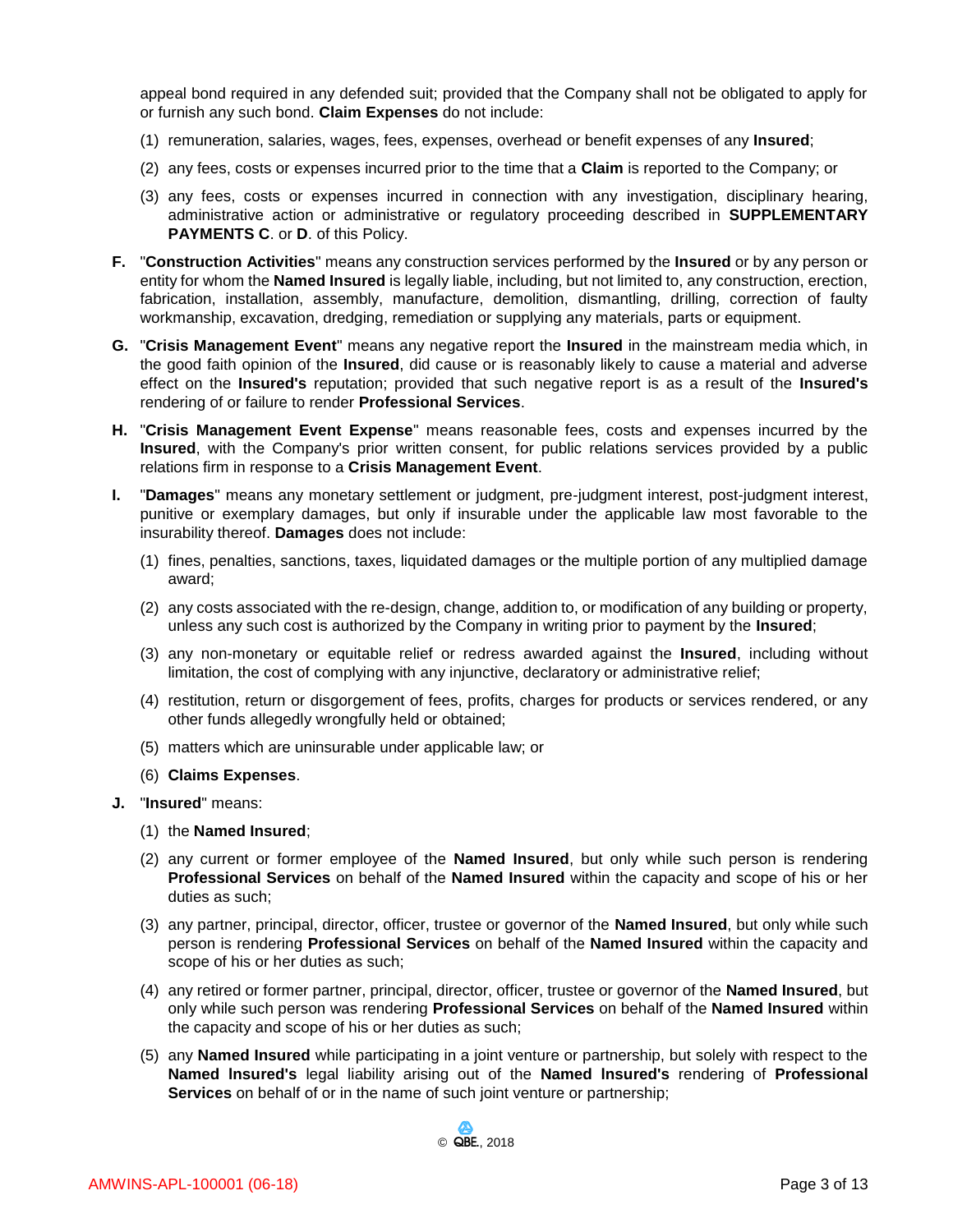- (6) any **Leased Worker** or **Temporary Worker**, but only while such person is rendering **Professional Services** on behalf of the **Named Insured** within the capacity and scope of his or her duties as such; and
- (7) solely with respect to and limited to the coverage afforded under Section **I. INSURING AGREEMENT** of this Policy, the lawful spouses of a natural person **Insured** and, in the event of the death, incapacity or bankruptcy of a natural person **Insured**, the estate, heirs, and legal representatives or assigns of such natural person **Insured**.
- **K.** "**Leased Worker**" means any person who is leased to the **Named Insured** by a third party pursuant to a written contract and who performs services in the course of the **Named Insured's** business under such **Named Insured's** supervision.
- **L.** "**Mediation**" means the voluntary and non-binding process by which a qualified professional mediator mutually agreed upon by the parties intercedes between the parties with the intention of resolving a **Claim**.
- **M**. "**Named Insured**" means the entity designated as such in ITEM 1. of the Declarations
- **N.** "**Personal Injury**" means injury, other than **Bodily Injury**, arising out of one or more of the following offenses:
	- (1) false arrest, detention or imprisonment
	- (2) malicious prosecution;
	- (3) the wrongful eviction from, wrongful entry into, or invasion of the right of private occupancy of a room, dwelling or premises that a person occupies;
	- (4) oral or written publication of material that slanders or libels a person or an organization or disparages a person's or an organization's goods, products or services; or
	- (5) oral or written publication of material that violates a person's right of privacy.
- **O.** "**Policy Period**" means the period from the Effective Date of this Policy stated in ITEM 2.(a) of the Declarations to the Expiration Date stated in ITEM 2.(b) of the Declarations or to any earlier cancellation date of this Policy.
- **P.** "**Pollutants**" means smoke, vapors, soot, fumes, acids, alkalis, toxic chemicals, liquids or gases, waste, waste materials of any kind (including but not limited to materials which are intended to be or have been recycled, reconditioned or reclaimed, nuclear material and nuclear waste) or other irritants, pollutants or contaminants.
- **Q.** "**Pollution Condition**" means the actual release, discharge, dispersal, seepage, migration or escape of **Pollutants** into or upon land, the atmosphere or any watercourse or body of water.
- **R.** "**Professional Services**" means only those services that the **Insured** is legally qualified to perform in the capacity of an architect, architect planner, construction manager, construction materials tester, engineer, environmental consultant, interior designer, landscape architect, project manager, surveyor, urban planner, expert witness in connection with any of the foregoing capacities, or as otherwise provided by written endorsement to this Policy; provided that such **Professional Services** are either performed for others for a fee or performed for others on a pro-bono basis with the prior knowledge and written consent of the **Named Insured**. **Professional Services** do not include **Construction Activities** other than;
	- (1) **Construction Activities** necessary to, and performed in connection with, those services described above and which directly result in or directly cause a **Pollution Condition**; or
	- (2) drilling, excavation, or other sampling or testing procedures necessary to, and performed in connection with, those professional services described above.

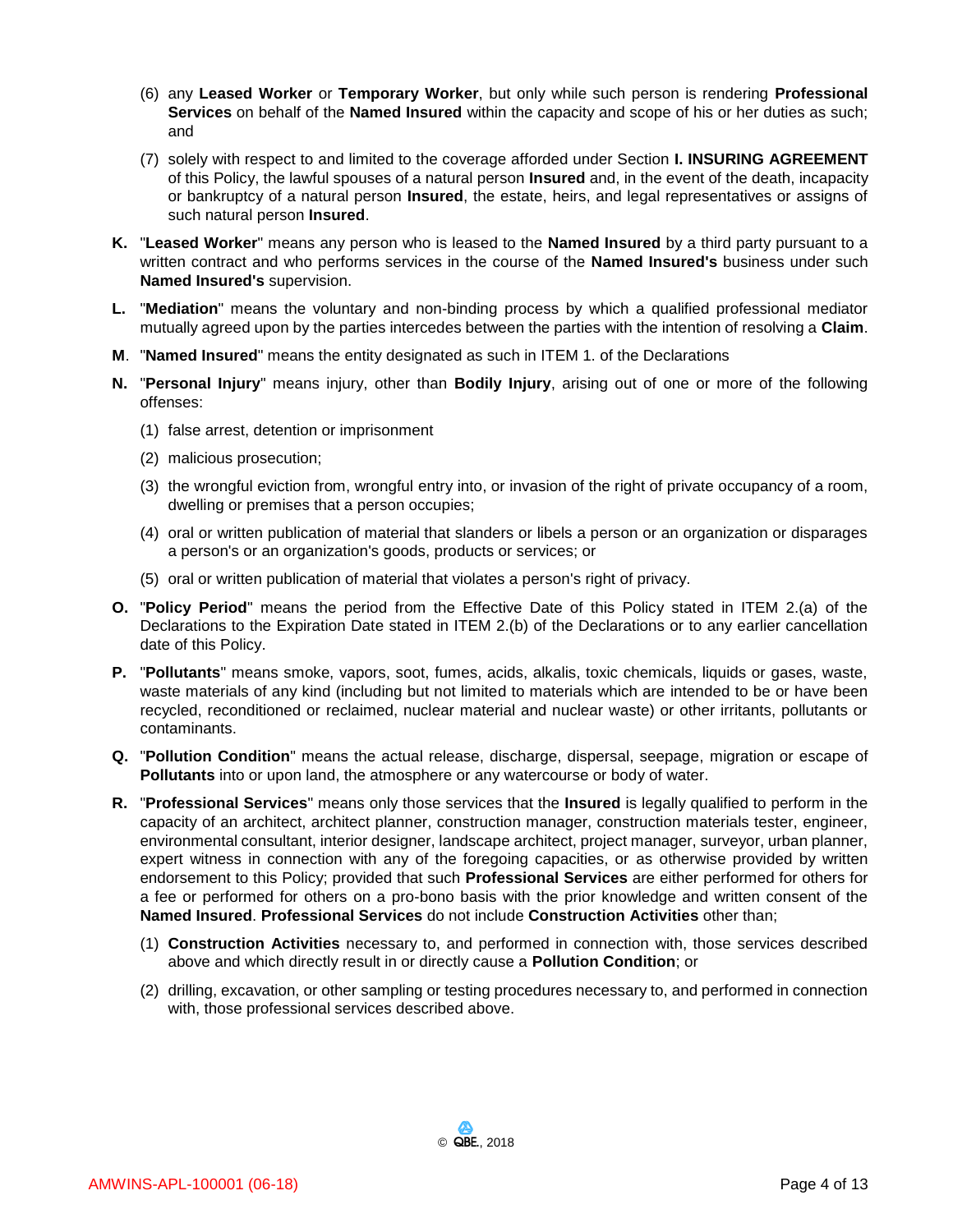#### **Professional Services** further includes:

- (1) those services described in the paragraph above performed in connection with a **Sustainable Design Project**, provided that such **Sustainable Design Project** conforms to a common standard of care and measurement established by the applicable "Sustainable Design" governing body or agency; and
- (2) the design, programming, development, management, maintenance, transfer or use of data, databases, internet services, websites or computer software (including 3-D or 4-D software or programs) in connection with the **Insured's** rendering of those services described in the paragraph above to a client of the **Insured**, including any such computer software that is designed or modified for and sold or supplied to such client.
- **S.** "**Property Damage**" means physical injury to tangible property, including all resulting loss of use of that property.
- **T.** "**Related Claims**" means all **Claims** based upon, arising out of, directly or indirectly resulting from, in consequence of, in any way involving, or in any way having a common nexus of the same or related facts, circumstances, situations, transactions or events, or the same or related series of facts, circumstances, situations, transactions or events.
- **U.** "**Retroactive Date**" means the date stated in ITEM 3. of the Declarations.
- **V.** "**Sustainable Design Project**" means a residential, commercial or governmental project being designed or built using "Sustainable Design" criteria.
- **W.** "**Temporary Worker''** means any person who is engaged by the **Named Insured** to substitute for a permanent employee on leave, or to meet the **Named Insured's** seasonal or short-term workload conditions.
- **X.** "**Wrongful Act**" means any actual or alleged act, error or omission, or series of acts, errors or omissions, committed by:
	- (1) the **Insured**; or
	- (2) any person or entity for whom the **Named Insured** is legally liable,
	- in the rendering of, or failure to render **Professional Services**.

## **IV. EXCLUSIONS**

This Policy does not apply to, and no coverage will be available under this Policy for, any **Claim**, **Damages** or **Claim Expenses**:

- **A.** based upon, arising out of, directly or indirectly resulting from, in consequence of, or in any way involving any actual or alleged **Bodily Injury**, **Property Damage** or **Personal Injury**; provided that this Exclusion shall not apply to the extent that, such **Bodily Injury**, **Property Damage** or **Personal Injury** results directly from the **Insured's** rendering of, or failure to render, **Professional Services**;
- **B.** based upon, arising out of, directly or indirectly resulting from, in consequence of, or in any way involving any actual or alleged liability assumed by the **Insured** under any written or oral contract or agreement. This Exclusion shall not apply to the extent that the **Insured** would have been legally liable in the absence of such contract or agreement;
- **C.** based upon, arising out of, directly or indirectly resulting from, in consequence of, or in any way involving any actual or alleged any express or implied warranty or guarantee; provided, however, this Exclusion shall not apply to any guarantee that the **Insured's Professional Services** comply with the generally accepted professional standard applicable to the **Insured's Professional Services**;
- **D.** based upon, arising out of, directly or indirectly resulting from, in consequence of, or in any way involving any employment practices, including, but not limited to, any actual or alleged failure or refusal to employ, wrongful termination, discrimination or harassment of any kind, breach of an employment contract,

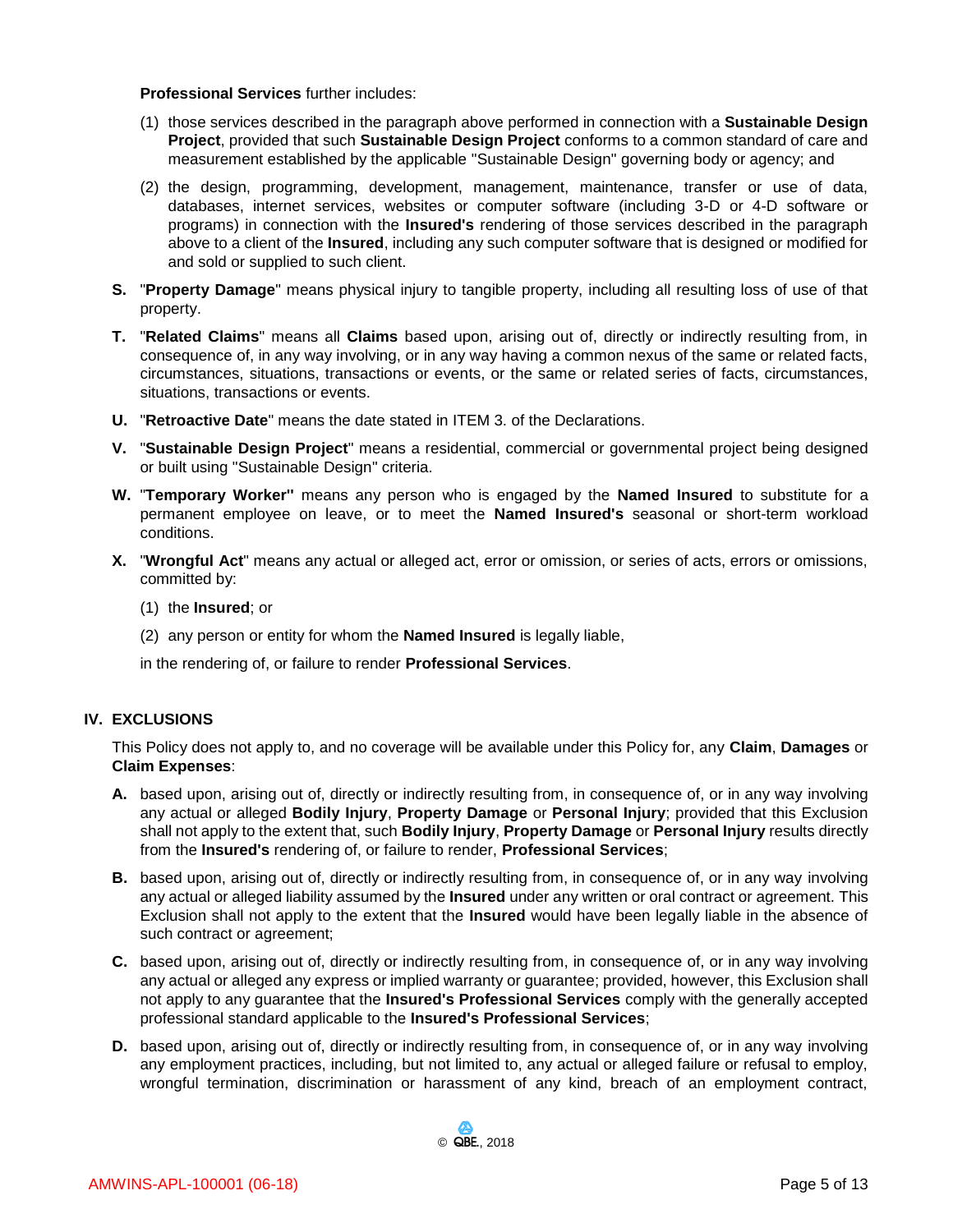negligent evaluation, demotion, failure or refusal to promote, retaliation or failure to pay wages or any benefits;

- **E.** based upon, arising out of, directly or indirectly resulting from, in consequence of, or in any way involving any actual or alleged violation of the responsibilities, duties or obligations imposed under the Employee Retirement Income Security Act of 1974, as amended, or any regulations promulgated thereunder, or any similar provisions of any federal, state or local statutory law or common law;
- **F.** based upon, arising out of, directly or indirectly resulting from, in consequence of, or in any way involving:
	- (1) the gaining of any profit, remuneration or advantage by the **Insured** to which such **Insured** was not legally entitled; or
	- (2) the committing of any deliberately fraudulent or dishonest act or omission or any willful violation of any statute, rule or law by the **Insured**;

provided, that:

(a) this Exclusion shall not apply unless the gaining by such **Insured** of such profit,

remuneration or advantage to which such **Insured** is not legally entitled, or the deliberately fraudulent or dishonest act or omission or willful violation of statute, rule or law, has been established by a final adjudication of the **Claim**, or final adjudication in any judicial or administrative proceeding; and

- (b) no such act of one **Insured** will be imputed to any other **Insured** who was not aware of and did not participate in such act;
- **G.** based upon, arising out of, directly or indirectly resulting from, in consequence of, or in any way involving any actual or alleged obligation of the **Insured** pursuant to any workers' compensation, unemployment compensation, employer liability, disability benefits or similar law;
- **H.** by or for the benefit of, or in the name or right of:
	- (1) one current or former **Insured** against another current or former **Insured**;
	- (2) any entity in which the **Insured** currently owns or controls, or formerly owned or controlled, a cumulative ownership interest of fifty percent (50%) or more;
	- (3) any entity which currently owns, operates or manages any **Named Insured**, whether in whole or in part, or any entity which formerly owned, operated or managed any **Named Insured**, whether in whole or in part;
	- (4) any entity in which any natural person **Insured** is or was a partner, principal, director, officer, trustee or governor; or
	- (5) any entity which is or was operated, managed, or controlled by the **Insured**;
- **I.** based upon, arising out of, directly or indirectly resulting from, in consequence of, or in any way involving any actual, alleged or threatened exposure to nuclear source material, nuclear by-product materials, nuclear waste activities, nuclear reaction, radiation or radioactive contamination, however caused; or
- **J.** based upon, arising out of, directly or indirectly resulting from, in consequence of, or in any way involving the **Insured's** ownership, rental, lease, maintenance, operation, use, repair, voluntary or involuntary sale, transfer, exchange, gift, abandonment or condemnation of any real or personal property, including, but not limited to, automobiles, aircraft, watercraft and other kinds of conveyances.
- **K.** based upon, arising out of, directly or indirectly resulting from, in consequence of, or in any way involving, any design, manufacture, production, sale, supply or distribution of any good or product for multiple sale or mass distribution including computer programs and software. This Exclusion shall not apply to goods or products for an individual client of the **Insured** in connection with the **Insured's** rendering of **Professional Services** for that individual client.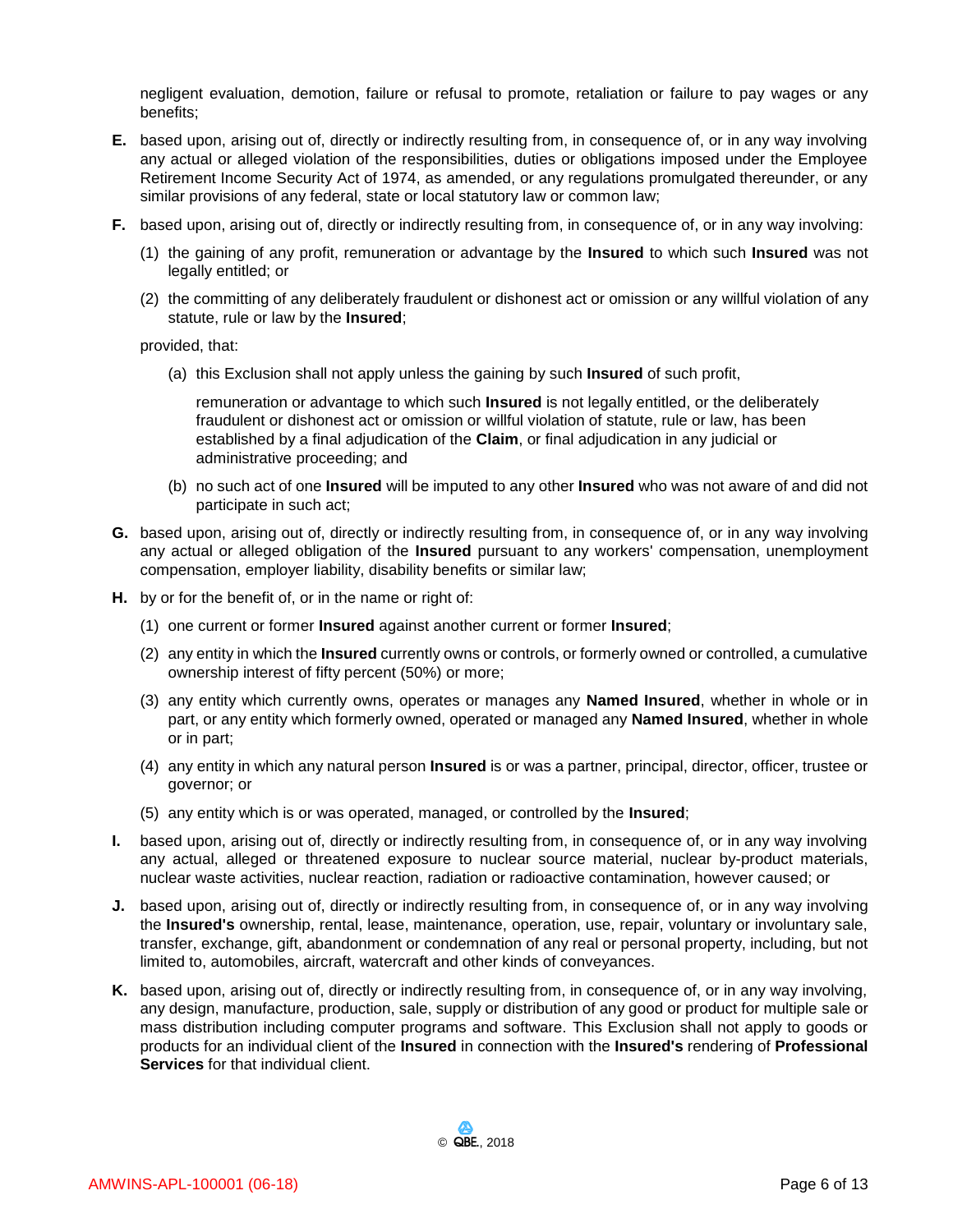- **L.** based upon, arising out of, directly or indirectly resulting from, in consequence of, or in any way involving a **Wrongful Act** committed or allegedly committed prior to the applicable **Retroactive Date(s)**.
- **M.** based upon, arising out of, directly or indirectly resulting from, in consequence of, or in any way involving any **Pollutants**; unless a **Claim** arises from a **Wrongful Act** directly resulting from **Construction Activities** necessary to, and performed in connection with, **Professional Services**, and such **Wrongful Act** directly causes a **Pollution Condition**.
- **N.** based upon, arising out of, directly or indirectly resulting from, in consequence of, or in any way involving any actual or alleged infringement, violation or misappropriation of any patent or other intellectual property right, or any misappropriation of ideas or trade secrets; provided, however, this Exclusion shall not apply any otherwise covered **Claim** alleging an infringement of any copyright, service mark or trademark.

#### **V. GENERAL CONDITIONS**

#### **A. LIMITS OF LIABILITY AND RETENTION**

- (1) The amount stated in:
	- (a) ITEM 4.(a) of the Declarations shall be the maximum Limit of Liability of the Company for all **Damages** and all **Claim Expenses** from each **Claim** for which this Policy provides coverage; and
	- (b) ITEM 4.(b) of the Declarations shall be the maximum Limit of Liability of the Company for all **Damages** and all **Claim Expenses** from all **Claims** for which this Policy provides coverage
- (2) Each Limit of Liability described in paragraph (1) above shall apply regardless of the time of payment by the Company, the number of persons or entities included within the definition of **Insured** or the number of claimants who make **Claims** against the **Insureds**.
- (3) **Claim Expenses** are part of and not in addition to the Company's Limits of Liability, and payment of **Claim Expenses** by the Company will reduce, and may exhaust, such Limits of Liability.
- (4) The **Insured** shall be responsible for payment in full of the applicable Retentions stated in ITEM 5. of the Declarations, and the Company's obligation to pay **Damages** or **Claim Expenses** under this Policy shall be excess of such Retention.
	- (a) If any **lnsured** is unable or unwilling to pay the full amount of the applicable Retentions stated in ITEM 5. of the Declarations, the **Named Insured** shall be responsible for payment in full of such Retentions on behalf of such **Insured**. The Company shall have no obligation whatsoever either to the **Insured** or to any other person or entity, to pay all or any portion of the Retentions on behalf of the **Insured**.
		- (i) The Company shall, however, at its sole discretion have the right and option to do so, in which event the **Insured** will repay the Company any amounts paid, and the amounts paid will be credited against and will reduce the Company's Limits of Liability unless and until they are repaid in full to the Company.
		- (ii) If the Company and the **Insured** agree to use **Mediation** as a dispute resolution approach with respect to a **Claim** and the Company and the **Insured** consent to a full and final settlement of such **Claim** during such **Mediation** (as evidenced by a full and final settlement agreement with respect to such **Claim**); the **Insured's** obligation to pay the Each **Claim** Retention stated in ITEM 5.(a) of the Declarations for such **Claim** will be reduced by fifty percent (50%), subject to a maximum reduction of \$25,000 of the Each **Claim** Retention for such **Claim**.

#### **B. RELATED CLAIMS**

All **Related Claims**, whenever made, shall be deemed to be a single **Claim**, regardless of:

- (1) the number of **Related Claims**;
- (2) the number or identity of claimants;

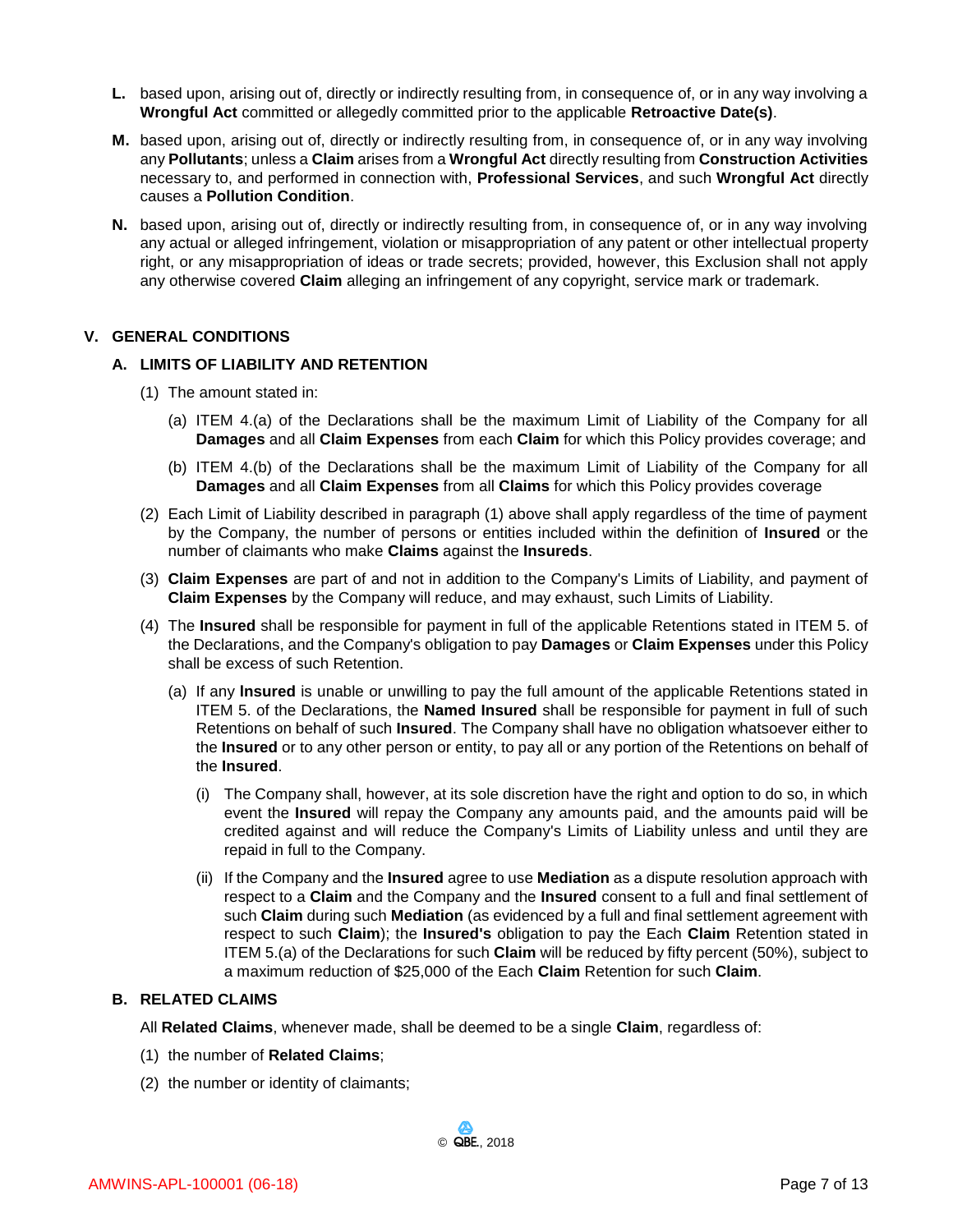- (3) the number or identity of **Insureds** involved or against whom **Related Claims** have been or could have been made;
- (4) whether the **Related Claims** are asserted in a class action or otherwise; and
- (5) the number and timing of the **Related Claims**, even if the **Related Claims** comprising such single **Claim** were made in more than one **Policy Period**.

All **Related Claims** will be treated as a single **Claim** made when the earliest of such **Related Claims** was first made, or when the earliest of such **Related Claims** is treated as having been made in accordance with **GENERAL CONDITION C**.(2) of this Policy, whichever is earlier.

#### **C. REPORTING OF CLAIMS AND CIRCUMSTANCES**

- (1) If, during the **Policy Period** or any applicable Extended Reporting Period, any **Claim** is first made against the **Insured**, the **Insured** must, as a condition precedent to any right to coverage under this Policy, give the Company written notice of such **Claim** as soon as practicable thereafter and in no event later than:
	- (a) sixty (60) days after the Expiration Date or earlier cancellation of this policy; or
	- (b) the expiration of any Extended Reporting Period.

Timely and sufficient notice by one **Insured** of a **Claim** shall be deemed timely and sufficient notice for all **Insureds** involved in the **Claim**. Such notice shall give full particulars of the **Claim** including, but not limited to: a description of the **Claim** and **Wrongful Act**; the identity of all potential claimants and any **Insureds** involved; a description of the injury or damages that resulted from such **Wrongful Act**; information on the time, place and nature of the **Wrongful Act**; and the manner in which an **Insured** first became aware of such **Wrongful Act**.

- (2) If, during the **Policy Period**, the Insured first becomes aware of a **Circumstance**, and the **Insured**:
	- (a) gives the Company written notice of such **Circumstance** with full particulars as soon as practicable thereafter but in any event before the Expiration Date or earlier cancellation of this Policy; and
	- (b) requests coverage under this Policy for any **Claim** subsequently arising from such **Circumstance**;

then any **Claim** not otherwise excluded from this Policy subsequently made against the **Insured** arising out of such **Circumstance** and for which written notice is given to the Company as soon as practicable thereafter shall be treated as if it had been first made and reported to the Company during the **Policy Period**. Full particulars shall include, but are not limited to: a description of the **Circumstance**; the identity of all potential claimants and any **Insureds** involved; information on the time, place and nature of the **Circumstance**; the manner in which the Insured first became aware of such **Circumstance**; and the reasons the **Insured** believes the **Circumstance** is likely to result in a **Claim**.

(3) If, during the **Policy Period**, any investigation, disciplinary hearing, administrative action or administrative or regulatory proceeding described in **SUPPLEMENTARY PAYMENTS C**. or **D**. of this Policy is first commenced against the **Insured**, the **Insured** must, as a condition precedent to any right to coverage under this Policy, give the Company written notice of such investigation, disciplinary hearing, administrative action or administrative or regulatory proceeding as soon as practicable thereafter and in no event later than forty-five (45) days after such investigation, disciplinary hearing, administrative action or administrative or regulatory proceeding is first commenced. Such notice shall give full particulars of such investigation, disciplinary hearing, administrative action or administrative or regulatory proceeding including, but not limited to: a description of such investigation, disciplinary hearing, administrative action or administrative or regulatory proceeding and the alleged misconduct; the identity of the licensing, practice, regulatory board or government agency and any **Insureds** involved; information on the time and place the alleged misconduct occurred; and the manner in which the **Insured** first became aware of such investigation, disciplinary hearing, administrative action or administrative or regulatory proceeding.

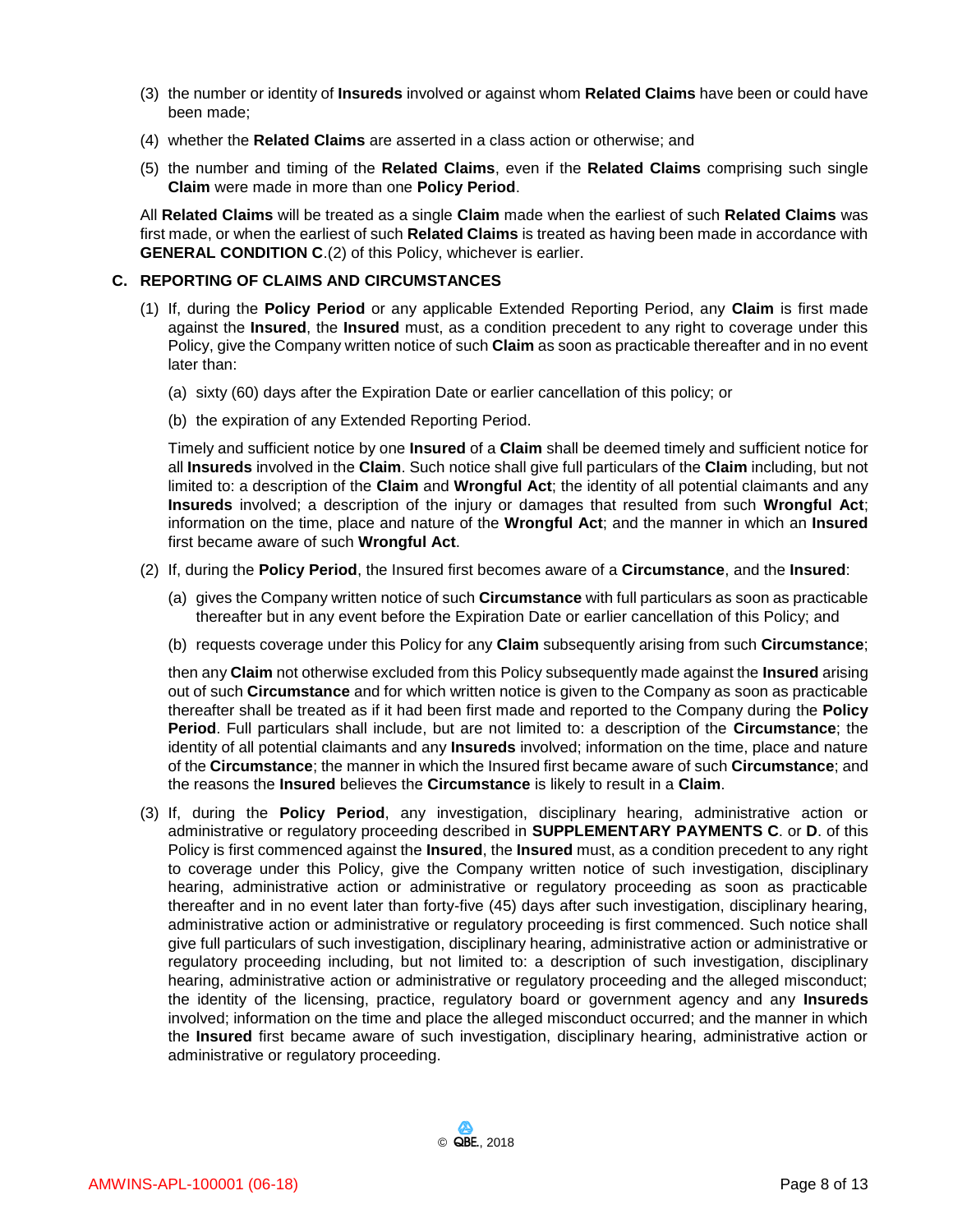## **D. DEFENSE AND SETTLEMENT**

The Company has the right and duty to defend any covered **Claim**, even if the allegations of such **Claim** are groundless, false or fraudulent. The **Insured** may propose to the Company counsel to represent the **Insured** in connection with a covered **Claim**; provided, that the Company at its sole discretion, shall have the right to select counsel to represent the **Insured** in connection with any such **Claim**. The Company, in its sole discretion, may elect to appeal any judgment in connection with a covered **Claim**, but the Company has no duty to appeal any such judgment. No **Insured** shall, except at its own cost, incur any expense, make any payment, admit liability for, assume any obligation, or settle any **Claim** without the Company's written consent. With respect to any **Claim**, the Company will have the right to make investigations, direct the defense, and conduct negotiations and, with the consent of the Insureds, enter into such settlement of any **Claim** as the Company deems appropriate, provided that the Company will not settle or compromise any **Claim** without the consent of the **Insured**. If, however, the **Insured** refuses to consent to a settlement or compromise recommended by the Company and elects to contest such **Claim** or continue legal proceedings in connection with such **Claim**, then, subject to **GENERAL CONDITION A.**, the Company's liability for the **Claim** shall not exceed:

- (1) the amount of covered **Damages** for which the **Claim** could have been settled;
- (2) **Claim Expenses** incurred as of the date such settlement or compromise was proposed; and
- (3) 50% of covered **Claim Expenses** in excess of such amount proposed.

It shall be a condition of this insurance that the remaining 50% of such covered **Claim Expenses** and any **Damages** in excess of the amount for which the **Claim** could have been settled shall be uninsured and carried by the **Insured(s)** at their own risk.

The Company will have no obligation to pay **Damages** or **Claim Expenses**, or to defend or continue to defend any **Claim**, after the Company's applicable Limits of Liability have been exhausted by the payment of **Damages** and/or **Claim Expenses**.

## **E. TERRITORY**

Subject to **GENERAL CONDITION U**., this Policy applies to **Wrongful Acts** taking place anywhere in the world, if a **Claim** is made against the **Insured** outside the United States of America or its territories or possessions, the following shall apply:

- (1) The Company will have the right but not the duty to defend, investigate or settle such **Claim**;
- (2) The **Insured** may initiate the defense of the **Claim** in accordance with the following conditions:
	- (a) The Company shall retain the right to assume and control the investigation, adjustment or defense of the **Claim**; and
	- (b) In the event that the Company does not exercise its right to defend, investigate or settle such **Claim**, or is prevented from doing so because the Company is not licensed or permitted by law in the applicable jurisdiction, subject to the applicable Retention and Limits of Liability and all other terms and conditions of this Policy, the Company will reimburse the **Insured** for any reasonable and necessary **Claim Expenses** that the Company would have paid had the Company exercised its right to defend, investigate or settle such **Claim** and that are actually incurred by the **Insured** for the investigation, defense or settlement of such **Claim**. The Company will not reimburse any **Claim Expenses** or **Damages** incurred and/or paid by any **Insured** without our prior written consent.

If any amounts for **Claim Expenses** or **Damages** are sustained or incurred in currency other than United States dollars, the amounts will be converted into United States dollars according to the prevailing rate of exchange on the date the amounts are sustained or incurred.

## **F. ASSISTANCE AND COOPERATION**

In the event of a **Claim**, the **Insured** shall provide the Company with all information, assistance and cooperation that the Company reasonably requests. At the Company's request, the **Insured** shall assist in: investigating, defending and settling **Claims**; enforcing any right of contribution or indemnity against another

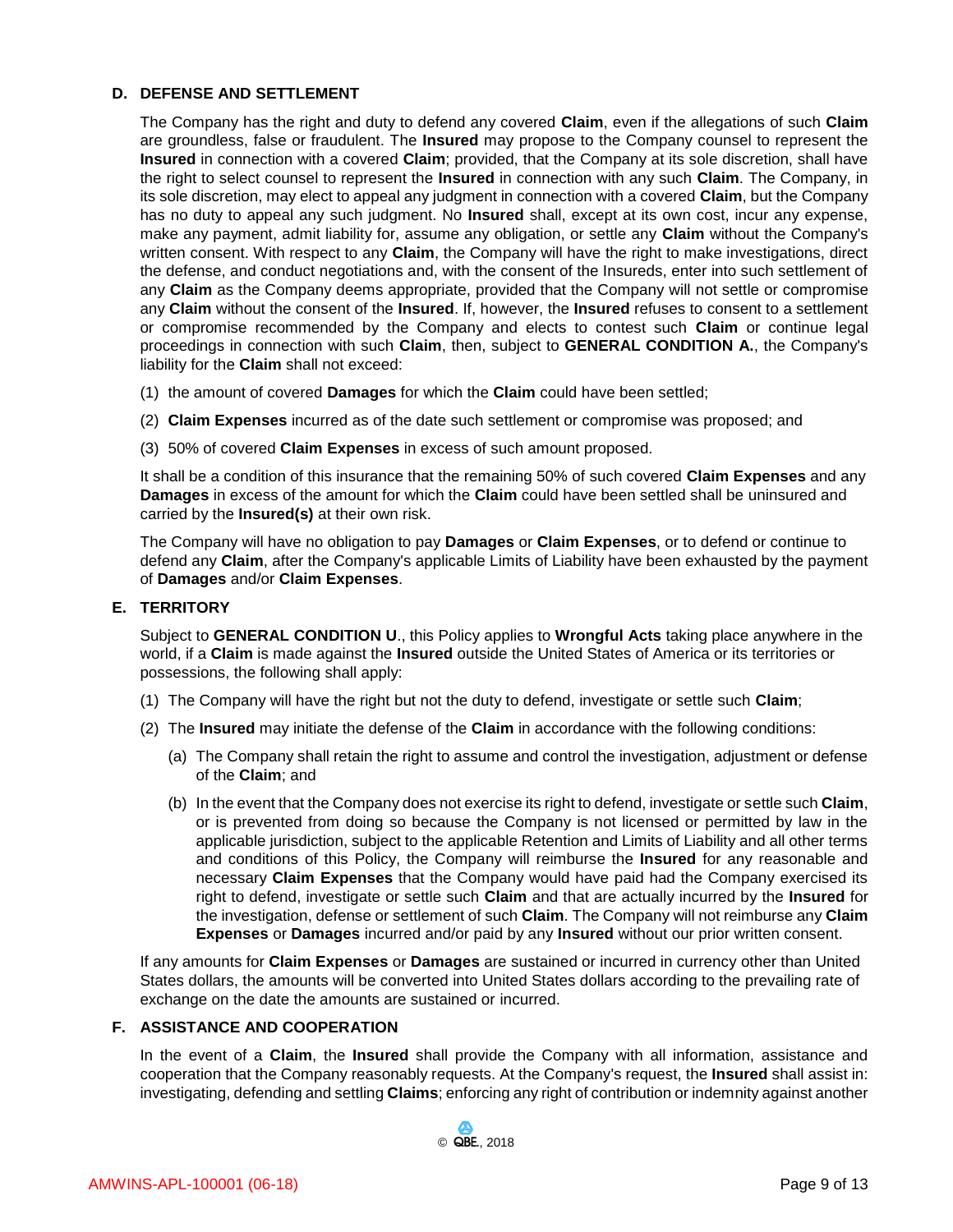who may be liable to any **Insured**; the conduct of actions, suits, appeals or other proceedings, including, but not limited to, attending trials, hearings and depositions; securing and giving evidence; and obtaining the attendance of witnesses.

#### **G. SUBROGATION**

In the event of any payment hereunder, the Company shall be subrogated to the extent of any payment to all of the rights of recovery of the **Insured**. The **Insured** shall execute all papers and do everything necessary to secure such rights, including the execution of any documents necessary to enable the Company to effectively bring suit in its name. The **Insured** shall do nothing that may prejudice the Company's position or potential or actual rights of recovery.

The Company agrees to waive any right of subrogation under this policy against clients of the **Insured** as respects to **Claim(s)** arising from **Professional Services** under the client's contract requiring waiver of subrogation, but only to the extent required by written contract.

#### **H. CHANGES IN RISK**

- (1) If, during the **Policy Period**, the **Named Insured** acquires or creates another entity, other than a joint venture or partnership, in which the **Named Insured** holds directly or indirectly a 50% or greater beneficial or legal interest, or if the **Named Insured** merges or consolidates with another entity such that the **Named Insured** is the surviving entity (any such acquired, created, merged or consolidated entity an "Acquired Entity"), then for a period of sixty (60) days after the effective date of the transaction, such Acquired Entity shall be included within the term "**Named Insured**" but only with respect to **Wrongful Acts** committed or allegedly committed after the effective date of such transaction. Upon the expiration of the sixty (60) day period, there will be no coverage available under this Policy for any **Claim** based upon, arising out of, directly or indirectly resulting from, in consequence of, or in any way involving the Acquired Entity or its **Insureds** unless within such sixty (60) day period:
	- (a) the **Named Insured** gives the Company such information regarding such transaction as the Company requests; and
	- (b) the Company has specifically agreed by written endorsement to this Policy to provide coverage with respect to such Acquired Entity and its **Insureds**, and the **Named Insured** accepts any terms, conditions, exclusions or limitations, including payment of additional premium, as the Company, in its sole discretion, imposes in connection with the transaction.
- (2) If, during the **Policy Period**, any of the following events occur:
	- (a) the **Named Insured** is dissolved, sold, acquired by, merged into, or consolidated with another entity such that the **Named Insured** is not the surviving entity; or
	- (b) a third-party receiver, conservator, trustee, liquidator, rehabilitator or any similar official is appointed for or with respect to the **Named Insured**;

coverage under this Policy shall continue in full force and effect until the Expiration Date or any earlier cancellation date, but this Policy shall only apply to **Wrongful Acts** committed or allegedly committed before the effective date of such event. There will be no coverage available under this Policy for any **Claim** based upon, arising out of, directly or indirectly resulting from, in consequence of, or in any way involving any **Wrongful Act** committed or allegedly committed on or after the effective date of such event. It is further understood and agreed that if such an event occurs during the **Policy Period**, then no coverage will be available for any investigation, disciplinary hearing, administrative action or administrative or regulatory proceeding described in **SUPPLEMENTARY PAYMENTS C**. or **D**. of this Policy that is first commenced against an **Insured** on or after the effective date of such event.

- (3) If, during the **Policy Period**, any of the following events occur:
	- (a) any **Named Insured**, is dissolved, sold, acquired by, merged into, or consolidated with another entity such that such **Named Insured** is not the surviving entity; or

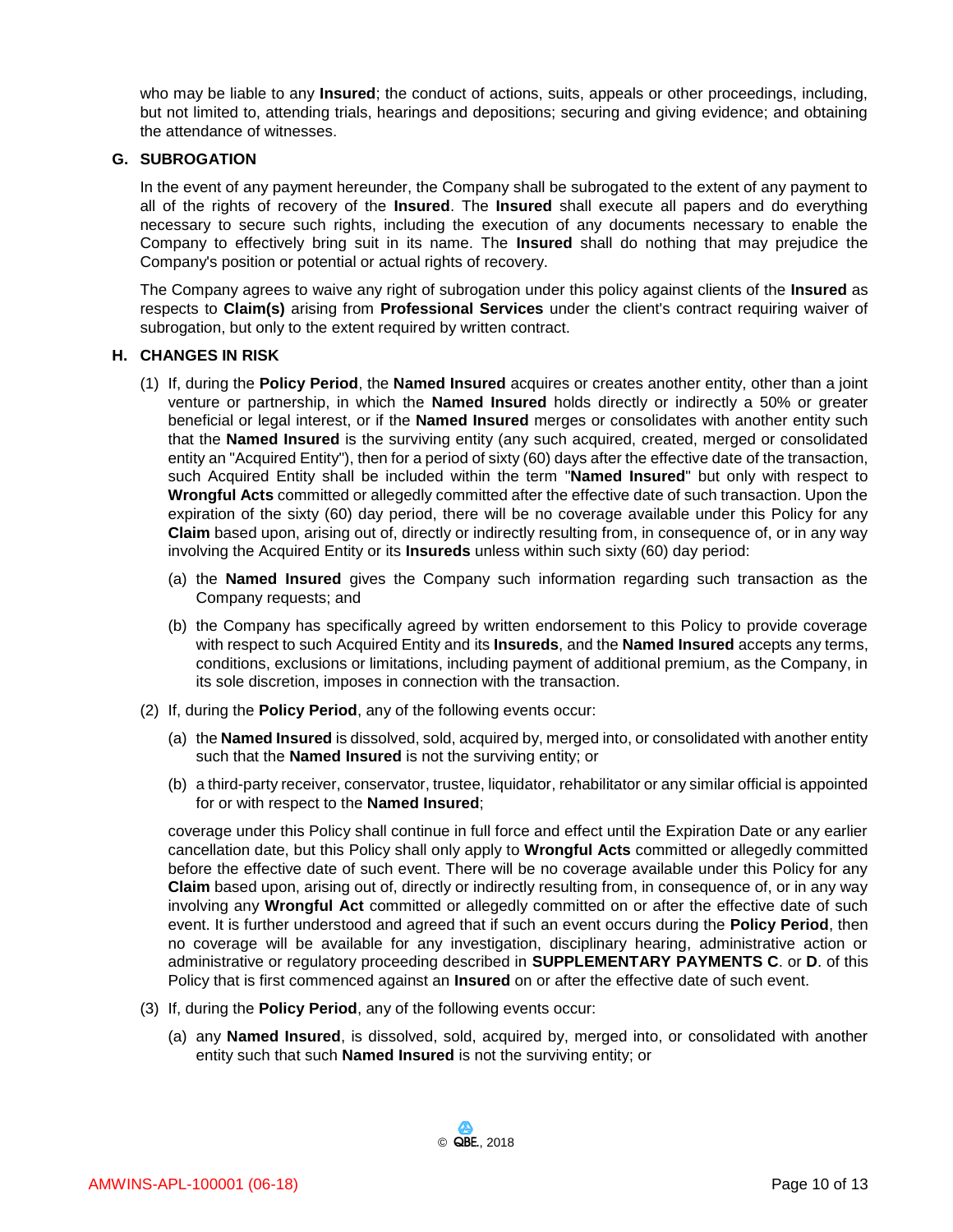(b) a third-party receiver, conservator, trustee, liquidator, rehabilitator or any similar official is appointed for or with respect to any **Named Insured**;

coverage under this Policy shall continue in full force and effect with respect to such **Named Insured** and its **Insureds** until the Expiration Date or any earlier cancellation date, but this Policy shall only apply to **Wrongful Acts** committed or allegedly committed by such **Named Insured** or its **Insureds** before the effective date of such event. There will be no coverage available under this Policy for any **Claim** based upon, arising out of, directly or indirectly resulting from, in consequence of, or in any way involving any **Wrongful Act** committed or allegedly committed on or after the effective date of such event. It is further understood and agreed that if any **Named Insured** is involved in an event described in this paragraph (3) during the **Policy Period**, then no coverage will be available for any investigation, disciplinary hearing, administrative action or administrative or regulatory proceeding described in **SUPPLEMENTARY PAYMENTS C**. or **D**. of this Policy that is first commenced against such **Named Insured** or its **Insureds** on or after the effective date of such event.

#### **I. OTHER INSURANCE**

This Policy shall be specifically excess of and will not contribute with any other valid and collectible insurance available to the **Insured** or any person or entity for whom the **Named Insured** is legally liable, whether such other insurance is stated to be primary, pro rata, contributory, excess, contingent or otherwise, unless such other insurance is specifically written as excess insurance over the limits of liability provided in this Policy.

#### **J. EXTENDED REPORTING PERIODS**

If this Policy is canceled for any reason other than fraud, misrepresentation or non-payment of premium or is not renewed by the Company or the **Named Insured**, an additional period of time during which **Claims** may be reported (an "Extended Reporting Period'') shall be made available as described in this **GENERAL CONDITION J.**, but any such Extended Reporting Period shall apply only to **Claims** or **Wrongful Acts** committed or allegedly committed on or after the **Retroactive Date** and before the effective date of such cancellation or non-renewal (the "Termination Date") or the effective date of any event described in **GENERAL CONDITION H**.(3) or **H**.(4) of this Policy (as applicable), whichever is earlier. No Extended Reporting Period shall in any way increase the Company's Limits of Liability stated in ITEM 4. of the Declarations, and the Company's Limit of Liability for all **Claims** made during any Extended Reporting Period shall be part of, and not in addition to, the Company's maximum aggregate Limit of Liability stated in ITEM 4.(b) of the Declarations. The Extended Reporting Period will apply as follows:

- (1) An Extended Reporting Period of sixty (60) days, beginning as of the Termination Date, will apply automatically and requires no additional premium; provided, that such Extended Reporting Period will remain in effect only as long as: (a) no other policy of insurance is in effect that would apply to any **Claim** made during such Extended Reporting Period; and (b) no Optional Extended Reporting Period has been purchased as set forth in subsection **J**.(2) below.
- (2) The **Named Insured** may purchase an Optional Extended Reporting Period for one of the periods of time stated In ITEM 7. of the Declarations by notifying the Company in writing of its intention to do so no later than sixty (60) days after the Termination Date. The additional premium for this Optional Extended Reporting Period shall be equal to the applicable amount stated in ITEM 7. of the Declarations and must be paid no later than sixty (60) days after the Termination Date. Such additional premium shall be deemed fully earned upon the Effective Date of such Optional Extended Reporting Period.

If no election to purchase an Optional Extended Reporting Period is made as described in **GENERAL CONDITION J**.(2) above, or if the additional premium for any such Optional Extended Reporting Period is not paid within sixty (60) days after the Termination Date, there will be no right to purchase an Optional Extended Reporting Period at any later time.

#### **K. CANCELLATION/NONRENEWAL**

(1) The Company may cancel this Policy by mailing written notice to the **Named Insured** stating when, not less than sixty (60) days thereafter, such cancellation shall be effective; except that, in the event of

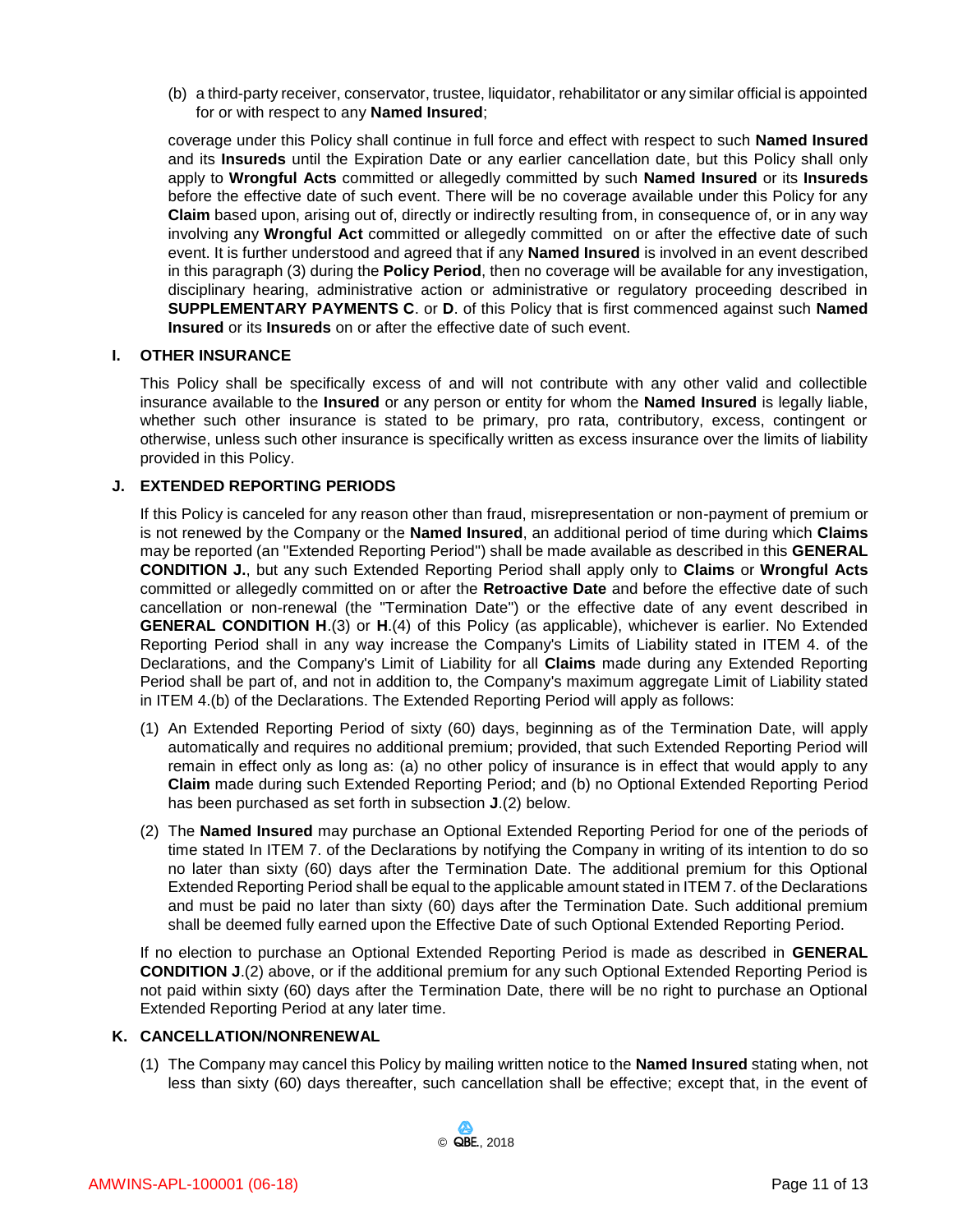cancellation for non-payment of premium, the Company may make the cancellation effective upon written notice of only ten (10) days. Notwithstanding the foregoing, if the Company receives no premium whatsoever by the premium due date and no premium whatsoever is received by the last day of such ten (10) day notice period, the Company may cancel this Policy as of the Effective Date set forth in ITEM 2.(a) of the Declarations. If the Company cancels this Policy, other than for non-payment of premium, earned premium will be computed pro rata.

(2) Except as set forth in **GENERAL CONDITION N**., the **Named Insured** may cancel this Policy by mailing the Company written notice stating when, not later than the Expiration Date of this Policy, such cancellation will be effective. ln such event, the earned premium will be computed in accordance with the customary short rate table and procedure.

Premium adjustment may be made either at the time cancellation is effective or as soon as practicable after cancellation becomes effective, but payment or tender of unearned premium is not a condition of cancellation.

(3) The Company will not be required to renew this Policy upon its expiration. If the Company elects not to renew this Policy, the Company will mail to the **Named Insured** written notice of nonrenewal at least sixty (60) days prior to the Expiration Date of this Policy. Any offer of renewal on terms involving a change of retention, premium, limit of liability, or other terms and conditions shall not constitute, nor be construed as, a failure or refusal by the Company to renew this Policy.

## **L. REPRESENTATIONS; INCORPORATION OF APPLICATION**

The **Insureds** represent that the particulars and statements contained in the **Application** submitted for this Policy are true, accurate and complete and agree that:

- (1) this Policy is issued and continued in force by the Company in reliance upon the truth of such representations;
- (2) those particulars and statements are the basis of this Policy; and
- (3) the **Application** and those particulars and statements are incorporated in and form a part of this Policy.

No knowledge or information possessed by any natural person **Insured** shall be imputed to any other natural person **Insured**, except for material facts or information known to the person or persons who signed the **Application**. The knowledge or information possessed by any current, former or future partner, principal, director, officer trustee or governor of the **Named Insured** shall be imputed to the **Named Insured**. In the event of any material untruth, misrepresentation or omission in connection with any of the particulars or statements in the **Application**, this Policy shall be void with respect to any Insured who knew of such untruth, misrepresentation or omission or to whom such knowledge is imputed.

#### **M. NO ACTION AGAINST COMPANY**

- (1) No action shall be taken against the Company by any **Insured** unless, as conditions precedent thereto, the **Insured** has fully complied with all of the terms of this Policy and the amount of the **lnsured's** obligation to pay has been finally determined either by judgment against the **Insured** after adjudicatory proceedings or by written agreement of the **Insured**, the claimant and the Company
- (2) No individual or entity shall have any right under this Policy to join the Company as a party to any **Claim** to determine the liability of any **Insured**; nor shall the Company be impleaded by the **Insured** or his/her/its legal representative in any such **Claim**.

## **N. EXHAUSTION**

If the Company's maximum aggregate Limit of Liability, as stated in ITEM 4.(b) of the Declarations, is exhausted by the payment of **Damages** and/or **Claim Expenses**, the premium will be fully earned, all obligations of the Company under this Policy, including but not limited to any obligations of the Company under Section **II**. **SUPPLEMENTARY PAYMENTS** of this Policy, will be completely fulfilled and exhausted and the Company will have no further obligations of any kind or nature whatsoever under this Policy.

#### **O. AUTHORIZATION AND NOTICES**